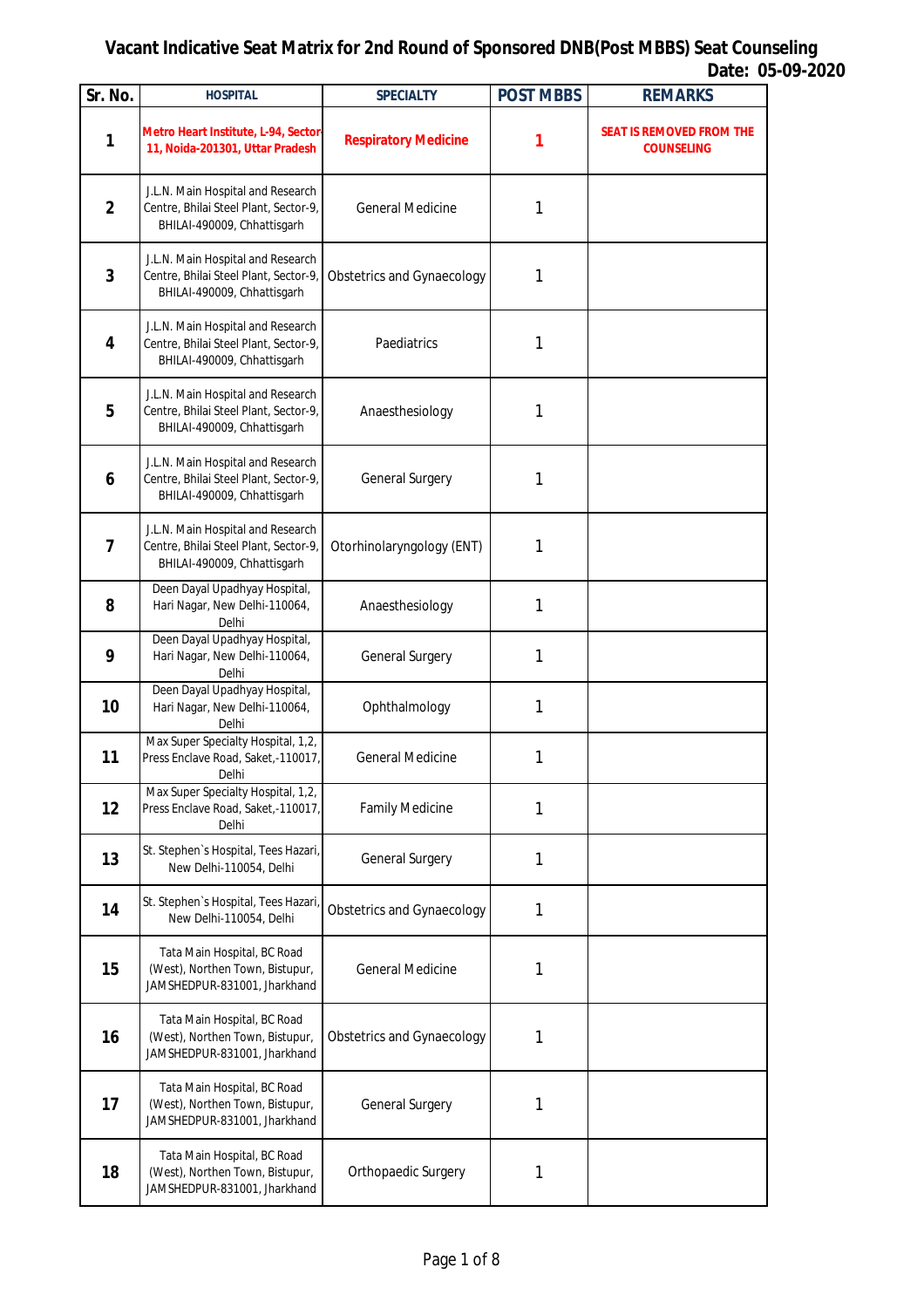| Sr. No. | <b>HOSPITAL</b>                                                                                                                                                | <b>SPECIALTY</b>                         | <b>POST MBBS</b> | <b>REMARKS</b> |
|---------|----------------------------------------------------------------------------------------------------------------------------------------------------------------|------------------------------------------|------------------|----------------|
| 19      | Tata Main Hospital, BC Road<br>(West), Northen Town, Bistupur,<br>JAMSHEDPUR-831001, Jharkhand                                                                 | Paediatrics                              | 1                |                |
| 20      | Manipal Hospital, No. 98, Rustum<br>Bagh, Old Airport Road, Bangalore-<br>560017, Karnataka                                                                    | General Surgery                          | 1                |                |
| 21      | Manipal Hospital, No. 98, Rustum<br>Bagh, Old Airport Road, Bangalore-<br>560017, Karnataka                                                                    | <b>Emergency Medicine</b>                | 1                |                |
| 22      | Manipal Hospital, No. 98, Rustum<br>Bagh, Old Airport Road, Bangalore-<br>560017, Karnataka                                                                    | Paediatrics                              | 1                |                |
| 23      | Narayana Hrudayalaya Hospital,<br>(NH-Narayana Health City,<br>Bangalore) #258/A, Bommasandra<br>Industrial Area, Anekal Taluk,<br>Bangalore-560099, Karnataka | Anaesthesiology                          | 1                |                |
| 24      | Narayana Hrudayalaya Hospital,<br>(NH-Narayana Health City,<br>Bangalore) #258/A, Bommasandra<br>Industrial Area, Anekal Taluk,<br>Bangalore-560099, Karnataka | General Surgery                          | 1                |                |
| 25      | P.D. Hinduja National Hospital and<br>Medical Research Centre, Veer<br>Savarkar Marg, Mahim, Mumbai-<br>400016, Maharashtra                                    | <b>Emergency Medicine</b>                | 1                |                |
| 26      | Apollo Hospital, 21, Greams lane,<br>Off Greams Rd, Thousand Lights,<br>Chennai.-600006, Tamil Nadu                                                            | Neuro Surgery (Direct 6<br>Years Course) | 1                |                |
| 27      | Kovai Medical Centre, Post Box No.<br>3209, Avinashi Road, Civil Arodrom<br>Post, COIMBATORE-641014, Tamil<br>Nadu                                             | <b>General Medicine</b>                  | 1                |                |
| 28      | Kovai Medical Centre, Post Box No.<br>3209, Avinashi Road, Civil Arodrom<br>Post, COIMBATORE-641014, Tamil<br>Nadu                                             | Anaesthesiology                          | 1                |                |
| 29      | Kovai Medical Centre, Post Box No.<br>3209, Avinashi Road, Civil Arodrom<br>Post, COIMBATORE-641014, Tamil<br>Nadu                                             | General Surgery                          | 1                |                |
| 30      | Kovai Medical Centre, Post Box No.<br>3209, Avinashi Road, Civil Arodrom<br>Post, COIMBATORE-641014, Tamil<br>Nadu                                             | Paediatrics                              | 1                |                |
| 31      | Kovai Medical Centre, Post Box No.<br>3209, Avinashi Road, Civil Arodrom<br>Post, COIMBATORE-641014, Tamil<br>Nadu                                             | <b>Obstetrics and Gynaecology</b>        | 1                |                |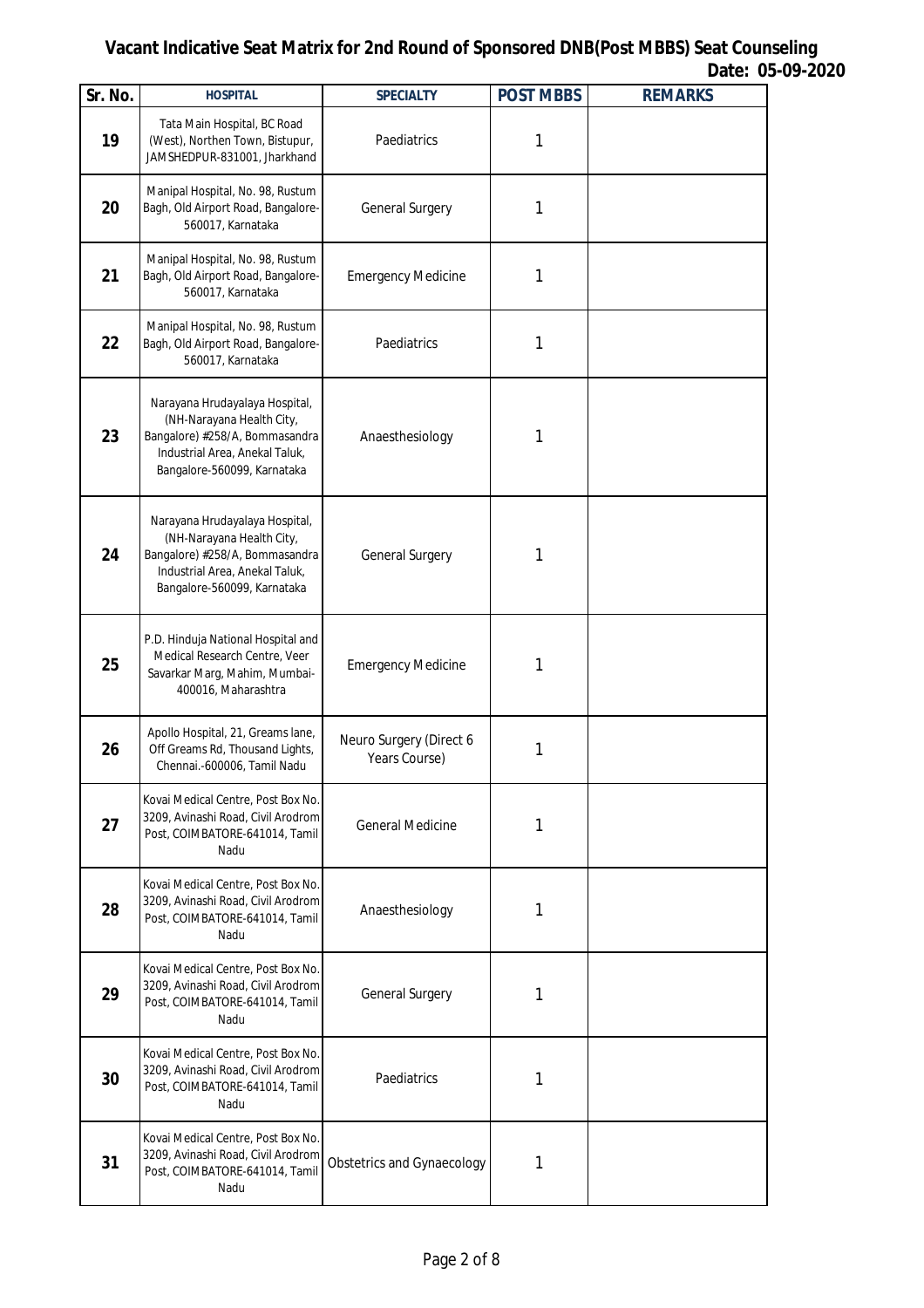| Sr. No. | <b>HOSPITAL</b>                                                                                                                                                                         | <b>SPECIALTY</b>        | <b>POST MBBS</b> | <b>REMARKS</b> |
|---------|-----------------------------------------------------------------------------------------------------------------------------------------------------------------------------------------|-------------------------|------------------|----------------|
| 32      | Kovai Medical Centre, Post Box No.<br>3209, Avinashi Road, Civil Arodrom<br>Post, COIMBATORE-641014, Tamil<br>Nadu                                                                      | Orthopaedic Surgery     | 1                |                |
| 33      | Southern Railway Head Quarter<br>Hospital, Aynavaram, Perumbur,<br>CHENNAI-600023, Tamil Nadu                                                                                           | <b>General Medicine</b> | 1                |                |
| 34      | Southern Railway Head Quarter<br>Hospital, Aynavaram, Perumbur,<br>CHENNAI-600023, Tamil Nadu                                                                                           | Anaesthesiology         | 1                |                |
| 35      | Southern Railway Head Quarter<br>Hospital, Aynavaram, Perumbur,<br>CHENNAI-600023, Tamil Nadu                                                                                           | General Surgery         | 1                |                |
| 36      | Southern Railway Head Quarter<br>Hospital, Aynavaram, Perumbur,<br>CHENNAI-600023, Tamil Nadu                                                                                           | Paediatrics             | 1                |                |
| 37      | Rabindranath Tagore International<br>Institute of Cardiac Sciences,<br>Premises No.1489, 124,<br>Mukundapur, E M Bypass, Near<br>Santhoshpur Connector, KOLKATA-<br>700099, West Bengal | Anaesthesiology         | 1                |                |
| 38      | Rabindranath Tagore International<br>Institute of Cardiac Sciences,<br>Premises No.1489, 124,<br>Mukundapur, E M Bypass, Near<br>Santhoshpur Connector, KOLKATA-<br>700099, West Bengal | General Surgery         | 1                |                |
| 39      | Down Town Hospital, G S Road,<br>Dispur GUWAHATI - 781006, Assam                                                                                                                        | <b>General Medicine</b> | 1                |                |
| 40      | Mahavir Cancer Sansthan and<br>Research Centre, Phulwari Sharif,<br>PATNA-801505, Bihar                                                                                                 | Radio Therapy           | 1                |                |
| 41      | Jaipur Golden Hospital, 2,<br>Institutional Area, Sector 3, Rohini,<br>New Delhi-110085, Delhi                                                                                          | <b>Family Medicine</b>  | 1                |                |
| 42      | Jaipur Golden Hospital, 2,<br>Institutional Area, Sector 3, Rohini,<br>New Delhi-110085, Delhi                                                                                          | General Surgery         | 1                |                |
| 43      | Maharaja Agarsen Hospital, Rohtak<br>Road, West Punjabi Bagh New<br>Delhi-110026, Delhi                                                                                                 | <b>General Medicine</b> | 1                |                |
| 44      | Northern Railway Central Hospital,,<br>Basant Lane,-110055, Delhi                                                                                                                       | Anaesthesiology         | 1                |                |
| 45      | Northern Railway Central Hospital,,<br>Basant Lane,-110055, Delhi                                                                                                                       | General Surgery         | 1                |                |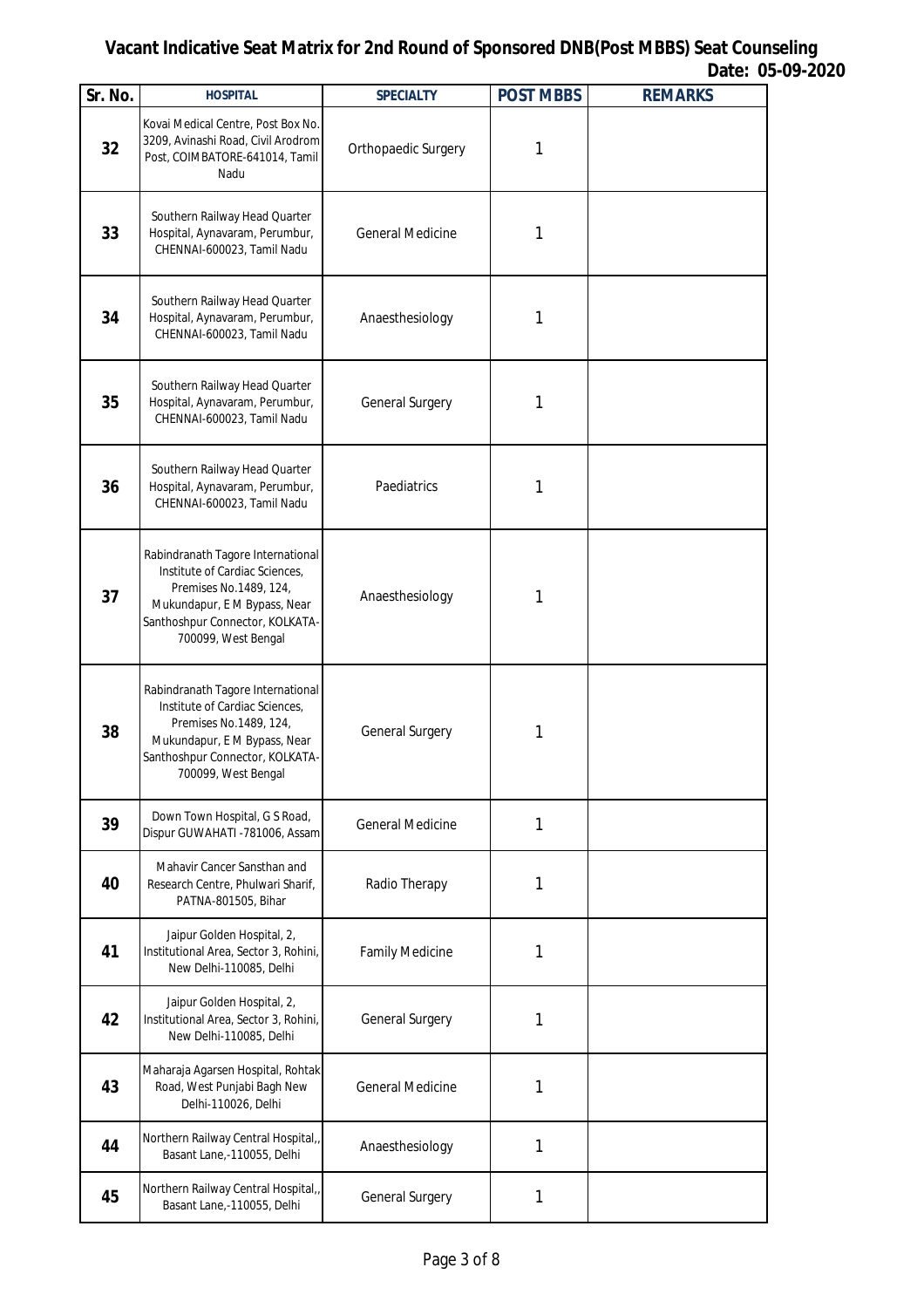| Sr. No. | <b>HOSPITAL</b>                                                                                                                                                                       | <b>SPECIALTY</b>                  | <b>POST MBBS</b> | <b>REMARKS</b> |
|---------|---------------------------------------------------------------------------------------------------------------------------------------------------------------------------------------|-----------------------------------|------------------|----------------|
| 46      | Northern Railway Central Hospital,,<br>Basant Lane,-110055, Delhi                                                                                                                     | Ophthalmology                     | 1                |                |
| 47      | Rajiv Gandhi Cancer Institute and<br>Research Centre, Sec-5, Rohini,<br>New Delhi-110085, Delhi                                                                                       | Anaesthesiology                   | 1                |                |
| 48      | Shri Balaji Action Medical Institute,<br>FC-34, A-4, Paschim Vihar, New<br>Delhi-110063, Delhi                                                                                        | <b>General Medicine</b>           | 1                |                |
| 49      | Swami Dayanand Hospital,<br>Shahdara-110095, Delhi                                                                                                                                    | Paediatrics                       | 1                |                |
| 50      | Swami Dayanand Hospital,<br>Shahdara-110095, Delhi                                                                                                                                    | <b>Obstetrics and Gynaecology</b> | 1                |                |
| 51      | Drashti Nethralaya, Chakalia Road,<br>Near GIDC, Delsar Road, Dahod,-<br>389151, Gujarat                                                                                              | Ophthalmology                     | 1                |                |
| 52      | K.G. Patel Children Hospital and<br>Jayodia Research Institute,,<br>Jalaram Marg, Kareli Baug,<br>BARODA,-390018, Gujarat                                                             | Paediatrics                       | 1                |                |
| 53      | Sterling Hospital, Off. Gurukul<br>Road Behind Drive-In Cinema,<br>Ahmedabad-380052, Gujarat                                                                                          | <b>Family Medicine</b>            | 1                |                |
| 54      | <b>GMERS Medical College and</b><br>General Hospital, Gotri road,<br>Vadodara-390021, Gujarat                                                                                         | Paediatrics                       | 1                |                |
| 55      | Shaheed Hasan Khan Mewati<br>Government Medical College,<br>Nalhar, Nuh,-122107, Haryana                                                                                              | Anaesthesiology                   | 1                |                |
| 56      | Bokaro General Hospital, Bokaro<br>Steel City, Sec. 4, BOKARO-827004,<br>Jharkhand                                                                                                    | <b>General Medicine</b>           | 1                |                |
| 57      | Central Hospital, Jagjiwan Nagar,<br>Dhanbad,-826003, Jharkhand                                                                                                                       | General Medicine                  | 1                |                |
| 58      | Apollo Hospital, 154/11, Opp.<br>I.I.M., Bannerghatta Road,<br>Bangalore-560076, Karnataka                                                                                            | Anaesthesiology                   | 1                |                |
| 59      | HealthCare Global Specialty<br>Hospital, (Formerly Bangalore<br>Institute of Oncology) Deans Office<br>#8, P. Kalinga Rao Road,<br>Sampangiram Nagar, Bangalore-<br>560027, Karnataka | Radio Therapy                     | 1                |                |
| 60      | Dr. Bidaris Ashwini Hospital,<br>B.L.D.E Road Bijapur-586103,<br>Karnataka                                                                                                            | Paediatrics                       | 1                |                |
| 61      | M.M. Joshi Eye Hospital,<br>Padmanarayanalaya, Gokul Road,<br>Hosur, HUBLI-580021, Karnataka                                                                                          | Ophthalmology                     | 1                |                |
| 62      | St. Philomena's Hospital, No. 4,<br>Campbell Road, Viveknagar PO,<br>Bangalore-560047, Karnataka                                                                                      | General Surgery                   | 1                |                |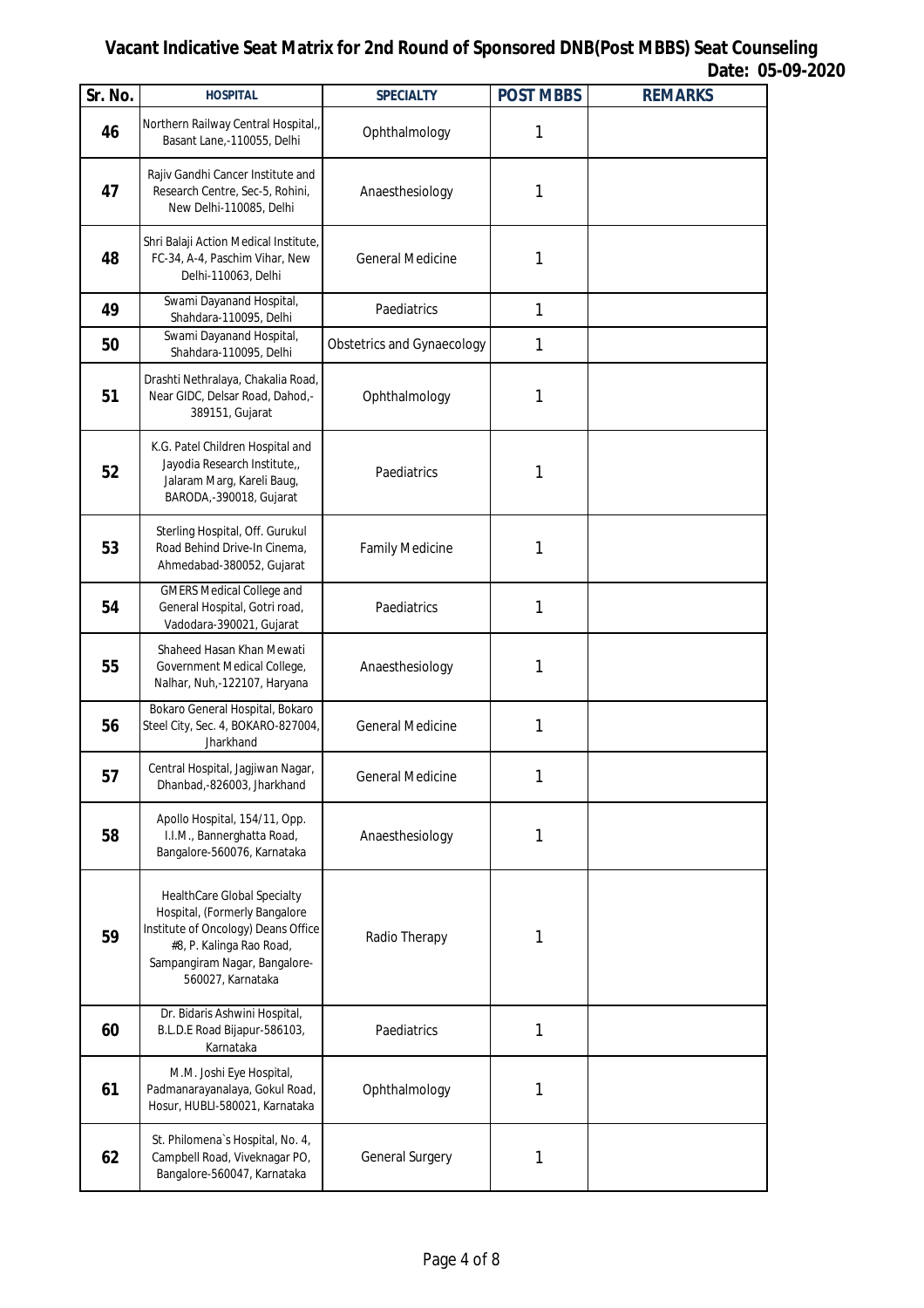| Sr. No. | <b>HOSPITAL</b>                                                                                                                                      | <b>SPECIALTY</b>                  | <b>POST MBBS</b> | <b>REMARKS</b> |
|---------|------------------------------------------------------------------------------------------------------------------------------------------------------|-----------------------------------|------------------|----------------|
| 63      | Tejasvini Hospital and SSIOT, Kadri<br>Temple Road, Mangalore-575002,<br>Karnataka                                                                   | Orthopedic Surgery                | 1                |                |
| 64      | Fortis Hospital, 154/9, Opp. IIMB<br>Bannerghatta Road, Bangalore-<br>560076, Karnataka                                                              | Anaesthesiology                   | 1                |                |
| 65      | Rainbow Childrens Hospital, Sy.<br>No. 8/5, Marathahalli K R Puram<br>Outer ring road, Doddanekundi,<br>Marathahalli, Bengaluru-560037,<br>Karnataka | Paediatrics                       | 1                |                |
| 66      | Baby Memorial Hospital, Indira<br>Gandhi Road, Kozhikode -673004,<br>Kerala                                                                          | Anaesthesiology                   | 1                |                |
| 67      | Baby Memorial Hospital, Indira<br>Gandhi Road, Kozhikode - 673004,<br>Kerala                                                                         | <b>General Medicine</b>           | 1                |                |
| 68      | Baby Memorial Hospital, Indira<br>Gandhi Road, Kozhikode -673004,<br>Kerala                                                                          | Paediatrics                       | 1                |                |
| 69      | Baby Memorial Hospital, Indira<br>Gandhi Road, Kozhikode -673004,<br>Kerala                                                                          | <b>Emergency Medicine</b>         | 1                |                |
| 70      | Lourdes Hospital, Pachalam,<br>Ernakulam, Cochin-682012, Kerala                                                                                      | <b>General Medicine</b>           | 1                |                |
| 71      | Lourdes Hospital, Pachalam,<br>Ernakulam, Cochin-682012, Kerala                                                                                      | General Surgery                   | 1                |                |
| 72      | Lourdes Hospital, Pachalam,<br>Ernakulam, Cochin-682012, Kerala                                                                                      | <b>Family Medicine</b>            | 1                |                |
| 73      | Malabar Institute of Medical<br>Sciences, Mini Bye Pass,<br>Govindapuram, Calicut-673016,<br>Kerala                                                  | <b>General Medicine</b>           | 1                |                |
| 74      | Sree Gokulam Medical College<br>Research Foundation,<br>Venjaramoodu P.O.,<br>Thiruvananthapuram-695607,<br>Kerala                                   | <b>Emergency Medicine</b>         | 1                |                |
| 75      | IQRAA International Hospital and<br>Research Centre, Malaparamba,<br>Calicut-673009, Kerala                                                          | <b>Obstetrics and Gynaecology</b> | 1                |                |
| 76      | Kannur Medical College Hospital,<br>Anjarakandy Po, Kannur-670612,<br>Kerala                                                                         | <b>General Medicine</b>           | 1                |                |
| 77      | Bombay Hospital, IDA Scheme no<br>94/95, Ring Road, Indore-452010,<br>Madhya Pradesh                                                                 | Anaesthesiology                   | 1                |                |
| 78      | Bombay Hospital, IDA Scheme no<br>94/95, Ring Road, Indore-452010,<br>Madhya Pradesh                                                                 | <b>General Medicine</b>           | 1                |                |
| 79      | Aditya Birla Memorial Hospital,<br>P.O. Chinchwad, Pune-411033,<br>Maharashtra                                                                       | Anaesthesiology                   | 1                |                |
| 80      | Aditya Birla Memorial Hospital,<br>P.O. Chinchwad, Pune-411033,<br>Maharashtra                                                                       | <b>Family Medicine</b>            | 1                |                |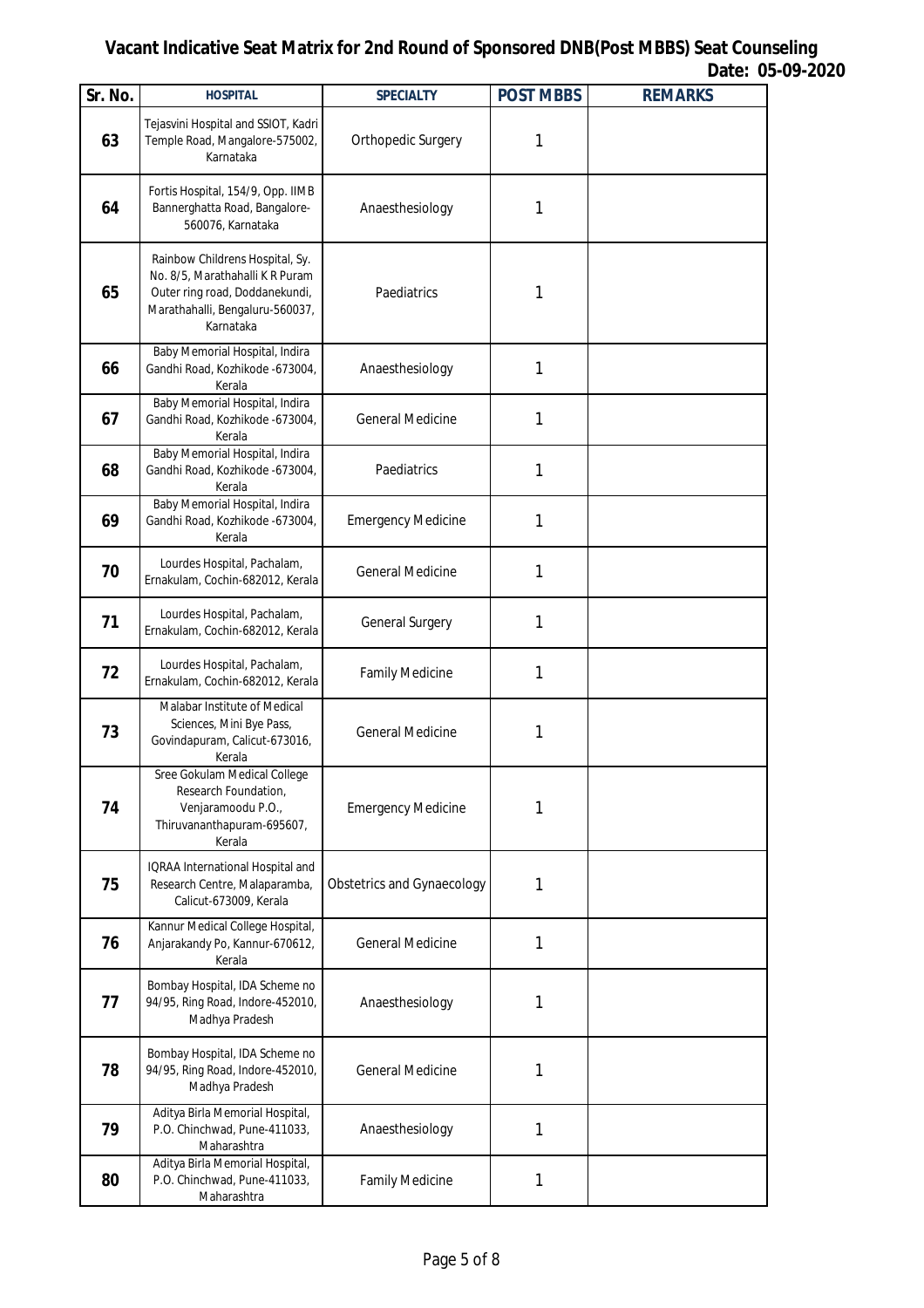| Sr. No. | <b>HOSPITAL</b>                                                                                                                             | <b>SPECIALTY</b>                                   | <b>POST MBBS</b> | <b>REMARKS</b> |
|---------|---------------------------------------------------------------------------------------------------------------------------------------------|----------------------------------------------------|------------------|----------------|
| 81      | Anand Rishiji Hospital and Medical<br>Research Centre, 124-A, Anand<br>Rishiji Marg, Ahmednagar-414001,<br>Maharashtra                      | Anaesthesiology                                    | 1                |                |
| 82      | Asian Heart Institute and Research<br>Centre, G/N Block, Bandra Kurla<br>Complex, Bandra East, Mumbai-<br>400051, Maharashtra               | Cardio Thoracic Surgery<br>(Direct 6 Years Course) | 1                |                |
| 83      | Bhabha Atomic Research Centre<br>and Hospital, Anushakti Nagar,<br>MUMBAI-400094, Maharashtra                                               | <b>General Medicine</b>                            | 1                |                |
| 84      | Dr. Hedgewar Rugnalaya, Near<br>Gajanan Maharaj Mandir,<br>Garkheda, Aurangabad-431005,<br>Maharashtra                                      | General Surgery                                    | 1                |                |
| 85      | Holy Family Hospital, St. Andrew's<br>Road, Bandra West, Mumbai-<br>400050, Maharashtra                                                     | <b>General Medicine</b>                            | 1                |                |
| 86      | Inlaks and Budhrani Hospital, 7-9,<br>Koregaon Park, Pune-411001,<br>Maharashtra                                                            | <b>General Medicine</b>                            | 1                |                |
| 87      | Jagjivan Ram Railway Hospital,<br>Maratha Mandir Road, Mumbai<br>Central, Mumbai-400008,<br>Maharashtra                                     | <b>General Medicine</b>                            | 1                |                |
| 88      | Jehangir Hospital, 32, Sassoon<br>Road, Pune -411001, Maharashtra                                                                           | <b>Family Medicine</b>                             | 1                |                |
| 89      | Jehangir Hospital, 32, Sassoon<br>Road, Pune -411001, Maharashtra                                                                           | Anaesthesiology                                    | 1                |                |
| 90      | Jehangir Hospital, 32, Sassoon<br>Road, Pune -411001, Maharashtra                                                                           | <b>Emergency Medicine</b>                          | 1                |                |
| 91      | Noble Hospital, 153, Magarpatta<br>City Road, Hadapsar, Pune-<br>411013, Maharashtra                                                        | <b>General Medicine</b>                            | 1                |                |
| 92      | Poona Hospital and Research<br>Centre, 27 Sadashivpeth, Pune-<br>411030, Maharashtra                                                        | General Surgery                                    | 1                |                |
| 93      | Rajarshee Chhatrapati Shahu<br>Maharaj Government Medical<br>College, CPR Hospital Campus,<br>Dasara Chowk, Kolhapur-416002,<br>Maharashtra | <b>General Medicine</b>                            | 1                |                |
| 94      | Rajarshee Chhatrapati Shahu<br>Maharaj Government Medical<br>College, CPR Hospital Campus,<br>Dasara Chowk, Kolhapur-416002,<br>Maharashtra | Paediatrics                                        | 1                |                |
| 95      | Rajarshee Chhatrapati Shahu<br>Maharaj Government Medical<br>College, CPR Hospital Campus,<br>Dasara Chowk, Kolhapur-416002,<br>Maharashtra | Anaesthesiology                                    | 1                |                |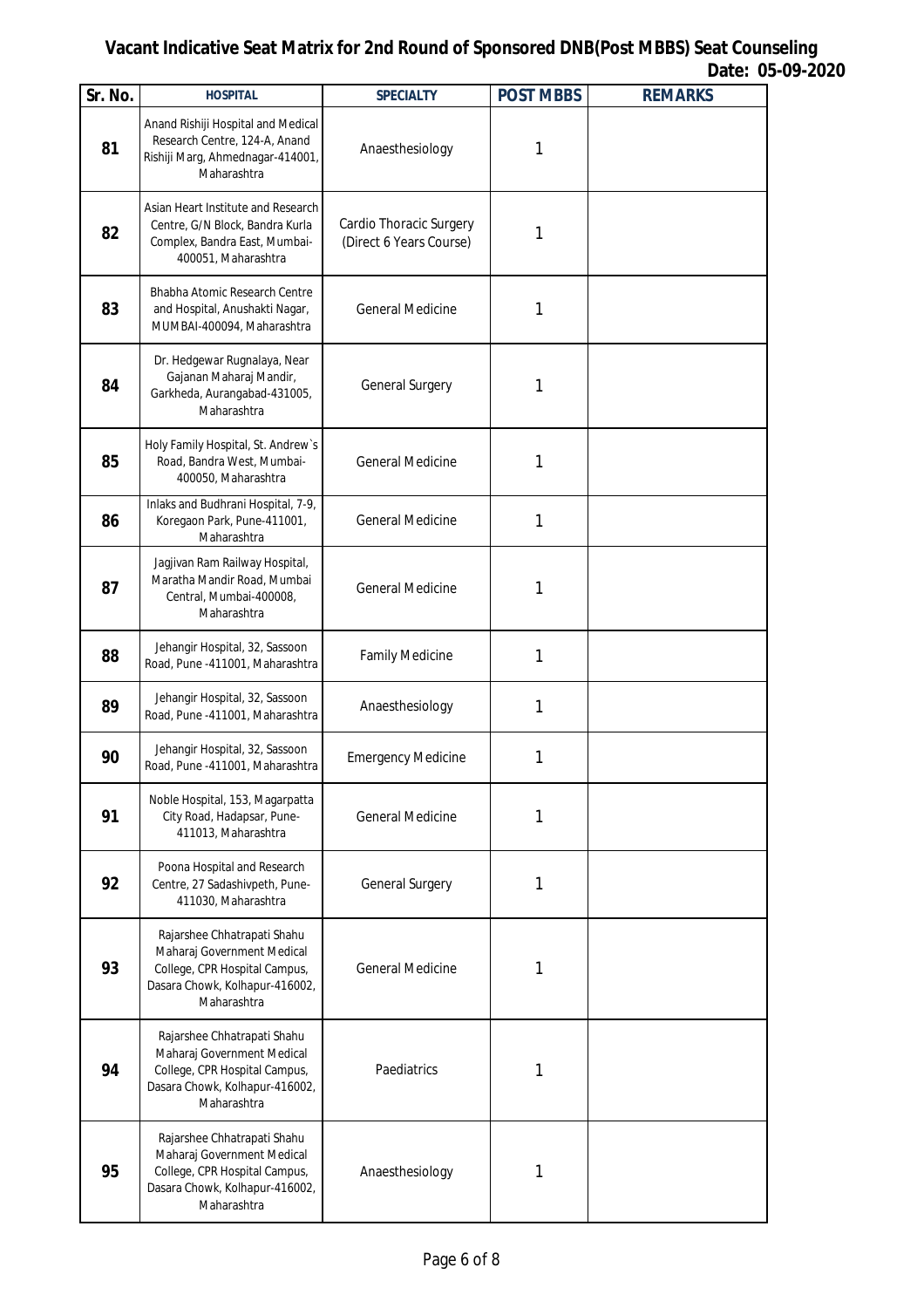| Sr. No. | <b>HOSPITAL</b>                                                                                                                                    | <b>SPECIALTY</b>                  | <b>POST MBBS</b> | <b>REMARKS</b> |
|---------|----------------------------------------------------------------------------------------------------------------------------------------------------|-----------------------------------|------------------|----------------|
| 96      | Rajarshee Chhatrapati Shahu<br>Maharaj Government Medical<br>College, CPR Hospital Campus,<br>Dasara Chowk, Kolhapur-416002,<br>Maharashtra        | General Surgery                   | 1                |                |
| 97      | Rajarshee Chhatrapati Shahu<br>Maharaj Government Medical<br>College, CPR Hospital Campus,<br>Dasara Chowk, Kolhapur-416002,<br>Maharashtra        | <b>Obstetrics and Gynaecology</b> | 1                |                |
| 98      | Saifee Hospital, Post Box 3771,<br>15/17, Maharshi Karve Marg,<br>Mumbai-400004, Maharashtra                                                       | General Surgery                   | 1                |                |
| 99      | Ispat General Hospital, IGH, Sector-<br>19,-769005, Orissa                                                                                         | <b>General Medicine</b>           | 1                |                |
| 100     | Ispat General Hospital, IGH, Sector-<br>19,-769005, Orissa                                                                                         | Anaesthesiology                   | 1                |                |
| 101     | Arvind Eye Hospital,<br>Abishekapakkam Road, -605007,<br>Pondicherry                                                                               | Ophthalmology                     | 1                |                |
| 102     | Rajiv Gandhi Government Women<br>and Children Hospital, (Formerly<br>Indira Gandhi. General Hospital)<br>Ellapillaichavady,-605011,<br>Pondicherry | <b>Obstetrics and Gynaecology</b> | 1                |                |
| 103     | Amandeep Hospital, G.T.Road,<br>Model Town, Amritsar-143001,<br>Punjab                                                                             | Orthopedic Surgery                | 1                |                |
| 104     | C.S.I. Kalyani General Hospital,<br>15, Dr. Radhakrishnan Salai<br>Mylapore, Chennai,-600004, Tamil<br>Nadu                                        | <b>Family Medicine</b>            | 1                |                |
| 105     | Christian Fellowship Hospital,<br>Palani Main Road, Oddanchatram<br>DINDIGUL DIST-624619, Tamil<br>Nadu                                            | <b>General Medicine</b>           | 1                |                |
| 106     | Christian Fellowship Hospital,<br>Palani Main Road, Oddanchatram<br>DINDIGUL DIST-624619, Tamil<br>Nadu                                            | <b>Family Medicine</b>            | 1                |                |
| 107     | Dr. Agarwal's Eye Hospital and<br>Research Centre, 19 Cathedral<br>Road CHENNAI-600086, Tamil<br>Nadu                                              | Ophthalmology                     | 1                |                |
| 108     | Ganga Medical Centre and<br>Hospital, 313, Mettupalayam<br>Road, Coimbatore-641043, Tamil<br>Nadu                                                  | Orthopaedic Surgery               | 1                |                |
| 109     | Ganga Medical Centre and<br>Hospital, 313, Mettupalayam<br>Road, Coimbatore-641043, Tamil<br>Nadu                                                  | Anaesthesiology                   | 1                |                |
| 110     | Kanchi Kamakoti Childs Trust<br>Hospital, 12A, Nageswara Road,<br>Nungambakkam, CHENNAI-34,<br><b>Tamil Nadu</b>                                   | Paediatrics                       | 1                |                |